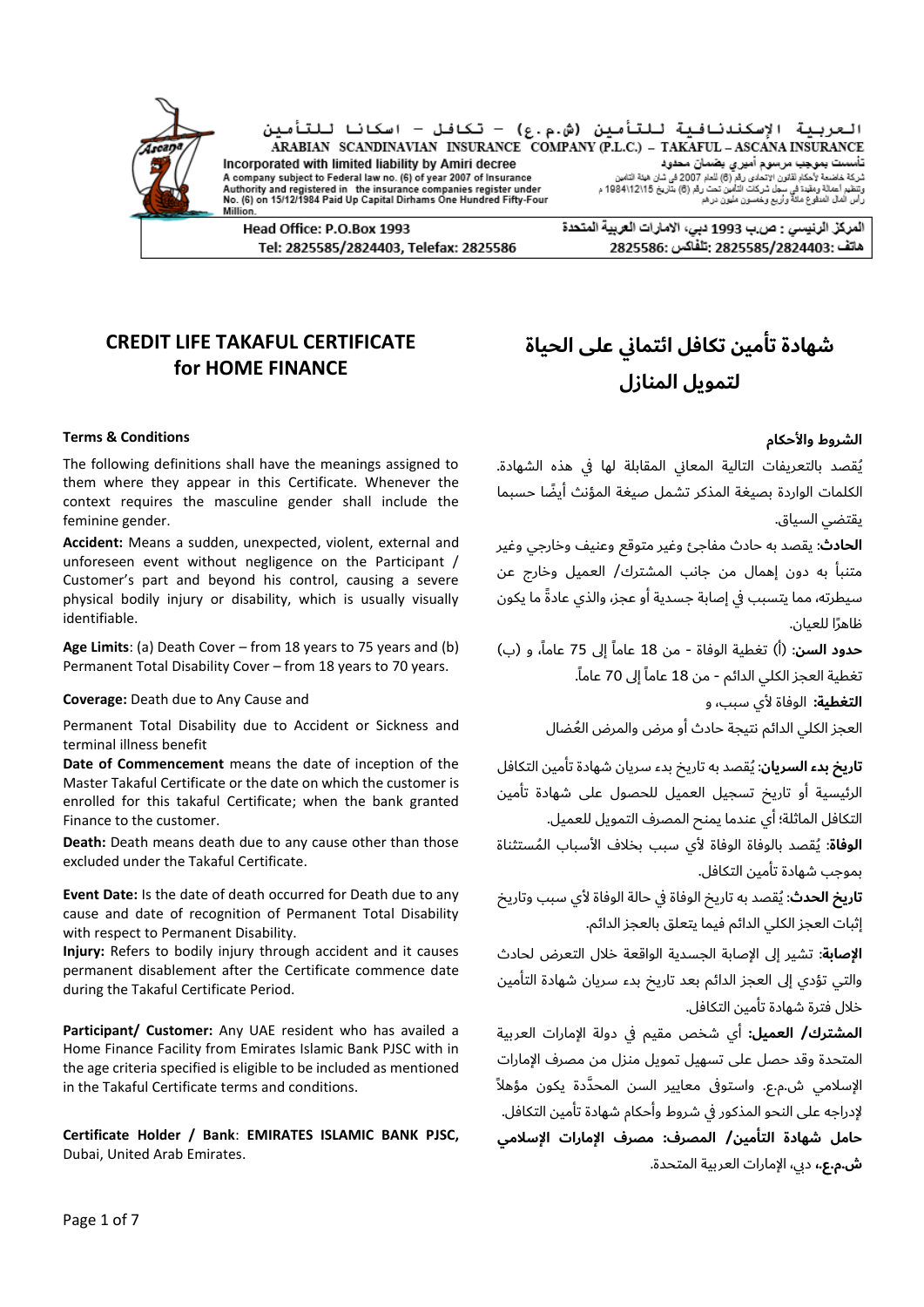

**Sickness:** Disorder or disease initiated while this Takaful Certificate is valid.

**Sum Covered:** Actual amount of outstanding balance (Full Financed amount, if outstanding remains the Finance amount) including profit and other charges of the customer at the time of his /her death or Disability subject to underwriting guidelines of the Credit Life Takaful Certificate.

**Takaful Benefit:** means the indemnity payable under the scope of this Takaful Certificate in respect of Death, Permanent Total Disability or Terminal Illness.

**Takaful Service Provider (Company):** Arabian Scandinavian Insurance Company PLC-Takaful-ASCANA Insurance

### **الشروط: :Conditions**

### **Exit conditions from the Takaful cover: :التكافل تغطية من الخروج شروط**

- (a) Any claim with payment of benefit under Takaful Cover The Company shall have the right to require satisfactory evidence of age of the Customer from the Certificate holder before any benefit is paid in respect of any claim under this Certificate and Sum covered cannot exceed the initial Finance amount.
- 
- (c) repayment of the Outstanding Balance except rollover or reschedule
- (d) transfer of customer's indebtedness to another entity or person.
- e) When a Finance arrives at maturity as per the original Finance duration or as per subsequent extended or rescheduled duration, the cover stops.

"Any pre-existing illness or condition will not invalidate the Takaful Cover for:

**المرض**: ُيقصد به االضطراب أو المرض الذي يبدأ يف الظهور أثناء سريان شهادة تأمين التكافل الماثلة..

**مبلغ التغطية:** المبلغ الفعلي للرصيد المستحق )مبلغ التمويل الكامل، ويبقى مبلغ التمويل إن كان مستحقًا) بما في ذلك الأرباح والرسوم الأخرى المستحقة للعميل وقت وفاته أو عجزه بمقتضى التوجيهات اإلرشادية لالكتتاب الخاصة بشهادة تأمين التكافل الائتماني على الحياة.

**منفعة التكافل:** ُيقصد بها التعويض مستحق الدفع وف ًقا لنطاق شهادة تأمين التكافل الماثلة فيما يتعلق بالوفاة أو العجز الكلي الدائم أو المرض العُضال.

### **مزود خدمة التكافل )الشركة(:**

**الشركةالعربية اإلسكندنافية للتأمين )ش.م.ع( – تكافل – أسكانا للتأمين**

)أ( أي مطالبة بسداد المنافع بموجب تغطية التكافل.

يحق للشركة طلب إثبات مقبول على سن العميل من حامل شهادة التأمين قبل دفع أي منفعة فيما يتعلق بأي مطالبة بموجب شهادة التأمين الماثلة. وال يمكن أن يتجاوز مبلغ التغطية مبلغ التمويل الأوّل.

(b) Attaining the age limit of cover .التغطية لسن األقصى الحد بلوغ( ب)

(ج) سداد الرصيد المستحق عدا في حالة إعادة التمويل أو إعادة الجدولة.

)د( تحويل مديونية العميل إىل جهة أخرى أو شخص آخر.

- (ه) عندما يصل التمويل إلى تاريخ الاستحقاق وفقًا لمدة التمويل الأصلية أو وفقاً لمدة التمديد أو إعادة جدولة التمويل اللاحقة، تتوقف التغطية.
- " لن يؤدي أي مرض أو ظرف صحي موجود مسبًقا إىل إبطال تأمين التكافل على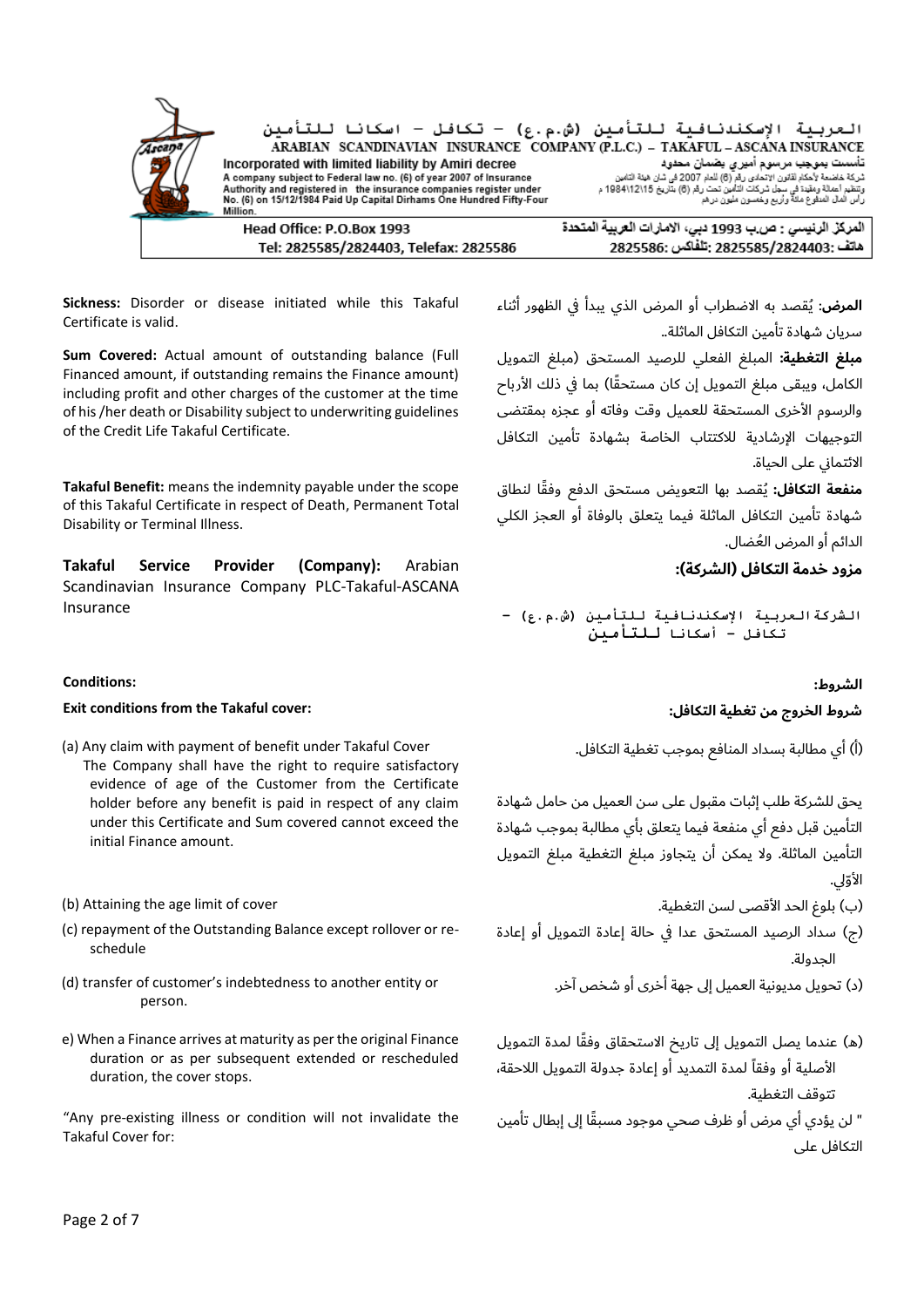| Ascana -<br><b>ST</b> | Incorporated with limited liability by Amiri decree                                                                                        | العربية الإسكندنافية للتأمين (ش.م.ع) - تكافل - اسكانا للتأمين<br>ARABIAN SCANDINAVIAN INSURANCE COMPANY (P.L.C.) - TAKAFUL - ASCANA INSURANCE<br>اتأسست بموجب مرسوم أميرى بضمان محدود |
|-----------------------|--------------------------------------------------------------------------------------------------------------------------------------------|---------------------------------------------------------------------------------------------------------------------------------------------------------------------------------------|
|                       | A company subject to Federal law no. (6) of year 2007 of Insurance                                                                         | شركة خاضعة لأحكاء لقانون الإتحادي رقم (6) للعام 2007 في شان هيئة التامين                                                                                                              |
|                       | Authority and registered in the insurance companies register under<br>No. (6) on 15/12/1984 Paid Up Capital Dirhams One Hundred Fifty-Four | وتنظيم أعمالة ومقيدة في سجل شركات التأمين تحت رقم (6) بتاريخ 12\12\1984م<br>رأس ألمال المتقوع مائة وأريح وخسون ملون درهر                                                              |
|                       | Million.                                                                                                                                   |                                                                                                                                                                                       |
|                       | Head Office: P.O.Box 1993                                                                                                                  | المركز الرنيسي : ص.ب 1993 دبي، الامارات العربية المتحدة                                                                                                                               |
|                       | Tel: 2825585/2824403, Telefax: 2825586                                                                                                     | 18225585/2824403; تلفاكس :2825586                                                                                                                                                     |

- a. Death due to Any Cause (DAC)
- b. Up to the Free Cover Limit (FCL) as stated in the First Schedule for Permanent Total Disability (PTD)

On any claim admitted with Pre-existing illness or condition, no waiting Period for DAC while 12 months waiting period will apply for PTD."

No benefit will be payable if death or disability results directly or indirectly from:

- War, invasion, act of foreign enemies, hostilities or warlike operation, (whether war be declared or not), civil war, mutiny, civil commotions, assuming the proportions of or amounting to a popular rising, military rising, insurrection, rebellion, military or usurped power or any act of any person acting on behalf of or in connection with any organization actively directed towards the overthrow of or the influencing of any government or ruling body by force, terrorism or violence.
- Misuse of drugs or alcohol other than the proper use of drugs prescribed by a legally qualified medical practitioner
- 
- Death or disability directly or indirectly occasioned through any unlawful or criminal act of the Customer.
- No claim is payable for suicide while sane or insane, within 1 (one) year from the Customer's entry into the Certificate and also within 1 (one) year from the date of any increase in the Sum Assured.
- No claim is payable on disappearance if the Customer is not traceable or absconding from the UAE.

### *Extra Exclusions for Permanent Total Disability***: :الدائم الكلي للعجز إضافية استثناءات**

- أ الوفاة ألي سبب )DAC )
- ب إىل حد التغطية الحرة )FCL )على النحو المذكور يف الملحق الأول للعجز الكلي الدائم (PTD) فيما يتعلق بأي مطالبة يتم قبولها بسبب مرض أو ظرف صحي موجود مسبًقا، ولن يتم تطبيق فترة انتظار يف حالة الوفاة لأي سبب بينما تُطبَّق فترة انتظار مدتها 12 شهرًا يف حالة العجز الكلي الدائم."

## **االستثناءات - تنطبق على جميع أنواع تأمين التكافل: :***Covers Takaful all for Applicable* **- Exclusions**

لن تكون أي منفعة مستحقة الدفع يف حال حدوث الوفاة أو العجز بشكل مباشر أو غير مباشر نتيجة لما يلي:

- الحرب أو الغزو أو أعمال العدو األجنبي أو األعمال العدائية أو العمليات الحربية (سواءً أعلنت الحرب أم لا)، أو الحرب األهلية، أو العصيان أو االضطرابات المدنية أو ما ُيفترض أنه يمثل درجة من أو يرىق إىل ثورة شعبية أو حركة عسكرية أو تمرد أو عصيان مسلَّح أو أفعال القوة العسكرية أو اغتصاب سلطة أو أي فعل يصدر عن أي شخص يتصرف نيابة عن أو فيما يتصل بأي منَّظمة موجَّهة بقوة نحو اإلطاحة بأي حكومة أو هيئة حاكمة أو التأثير عليها باستخدام القوة أو اإلرهاب أو العنف.
- تعاطي الكحول أو إساءة استعمال العقاقير بخالف االستعمال السليم المحدد من قبل ممارس طبي مؤهل قانونًا
- فيروس نقص المناعة البشرية/اإليدز. .AIDS / HIV•
	- الوفاة أو العجز الذي ينجم بشكل مباشر أو غير مباشر عن أي فعل غير قانوين أو إجرامي من قبل العميل.
	- ال تستحق أي مطالبة يف حال االنتحار سواء كان العميل عاقلاً أو مختل عقليًا، خلال سنة (1) واحدة من قيد العميل في شهادة التأمين وأيضًا خلال سنة (1) واحدة من تاريخ أي زيادة في مبلغ التغطية.
	- ال تستحق أي مطالبة يف حال اختفاء العميل إذا تعذر تعقبه أو في حالة فراره من دولة الإمارات العربية المتحدة.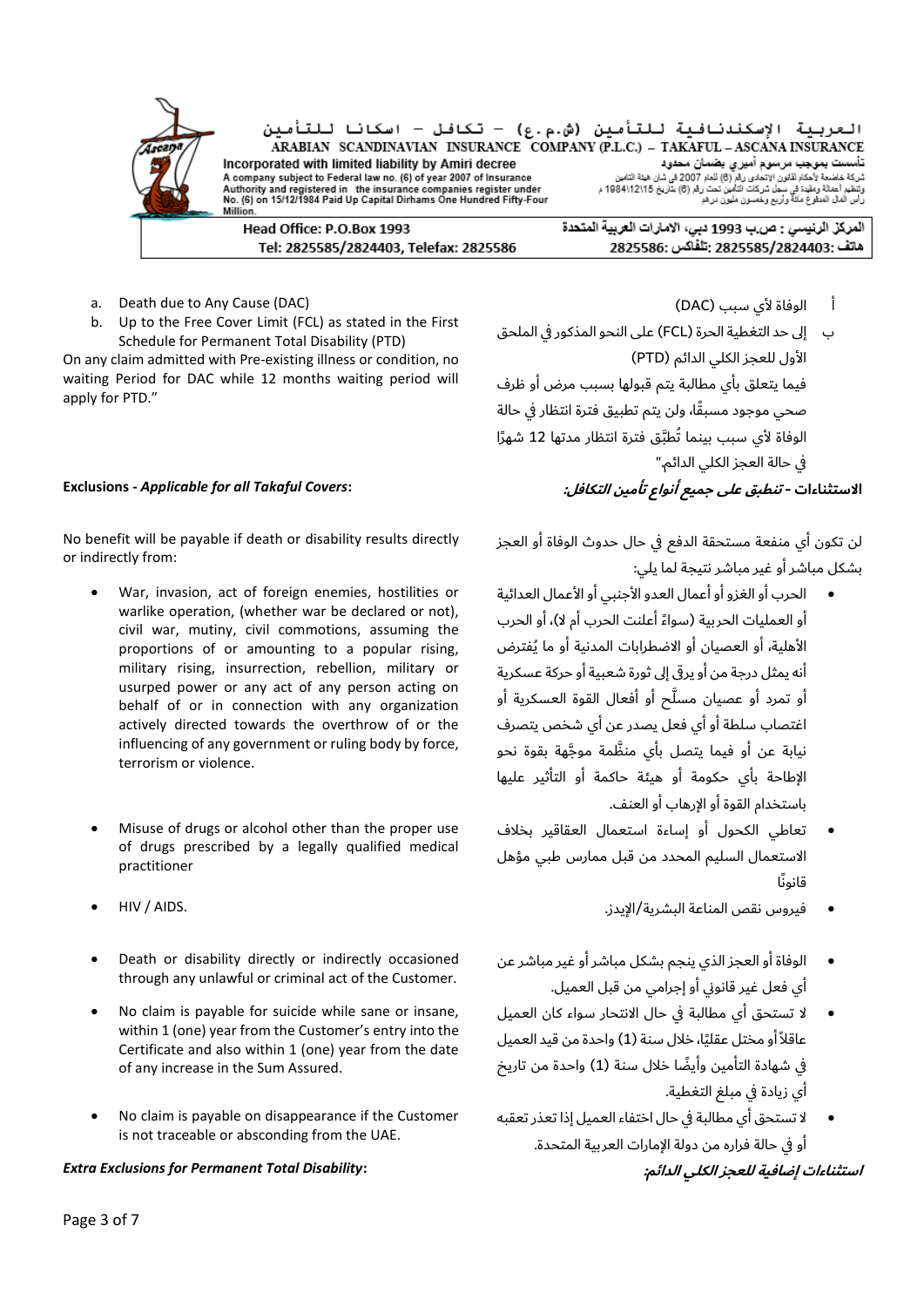

No Benefits under this section shall be payable in respect of a Customer where the event giving rise to a claim occurs as a result of:

- Any deliberate self-inflicted injury and/or selfmedication (without a proper prescription from a legally recognized medical practitioner)
- - a. Naval, military or air force service or operations.
	- b. Winter sports (other than skating or curling) at any winter sports resort Scuba diving involving the aid of breathing apparatus, rock climbing or mountaineering normally involving the use of ropes or guides, potholing, hang gliding, parachuting, hunting on horseback, or driving or riding in any kind of race;
	- c. Driving motor car or riding on motorcycles for racing.
	- d. Deliberate exposure to exceptional danger (except in an attempt to save human life).

The Company will provide Takaful Cover for Death (DAC) and PTD Accident occurring as a direct or indirect consequence of any of the following provided the Customer was a nonparticipating victim of the situations described below:

Invasion or acts perpetrated by foreign enemies (whether war be declared or not), civil war, state of siege, civil disobedience,

general mobilization, revolution, usurpation of power militarily or politically, martial law or the declaration of a state of siege,

insurrection, rebellion, mutiny, strike, riot, civil commotion, pillage, any kind of military projectile or explosive including booby trapped vehicles or objects, cannon shells, rockets or ال تستحق أي منافع بموجب هذا القسم فيما يتعلق بالعميل يف حال وقوع الحادث الذي يؤدي إىل أي مطالبة نتيجة ألي مما يلي:

- أي إصابة ذاتية متعمدة و/ أو تطبيب ذايت )بدون وصفة طبية صالحة من ممارس طبي معترف به قانونًا(
- Engaging in or taking part in: :يلي فيما المشاركة أو االنخراط•
	- )أ( الخدمة أو العمليات البحرية أو العسكرية أو الجوية.
	- (ب) الرياضات الشتوية (بخلاف التزلج أو الكيرلنغ) يف أي منتجع لممارسة الرياضات الشتوية والغوص والغطس الذي يتطلب استعمال أجهزة التنفس وتسلق الصخور أو تسلق الجبال الذي يتطلب عادةً استعمال الحبال أو الأدلة وريادة الكهوف والطيران الشراعي والقفز بالمظالت والصيد على ظهور الخيل أو القيادة أو ركوب الخيل يف أي نوع من أنواع السباقات.
	- (ج) قيادة السيارات أو ركوب الدراجات النارية في السباقات..
	- (د) التعرُّض المتعمد لخطر استثنائي (باستثناء محاولة إنقاذ حياة إنسان).

### **مخاطر الحروب السلبية: :Risk War Passive**

ستوفر الشركة تأمين التكافل على الوفاة )DAC )وحوادث العجز الكلي الدائم )PTD )التي تقع بشكل مباشر أو غير مباشر نتيجة ألي مما يلي شريطة أن يكون العميل ضحية غير مشاركة في الأحداث الموضحة أدناه:

ُالغزو أو الأعمال العدائية الأجنبية (سواء أعلنت الحرب أم لم تُعلن) أو الحرب الأهلية أو حالة الحصار أو العصيان المدني،

التعبئة العامة أو الثورة أو اغتصاب السلطة عسكرياً أو سياسياً أو إعالن القانون العريف أو إعالن حالة الحصار،

التمرد والعصيان المسلح والعصيان واإلضراب والشغب واالضطرابات المدنية والنهب، واستعمال أي نوع من القذائف العسكرية أو المتفجرة بما في ذلك المركبات أو الأشياء المفخَّخة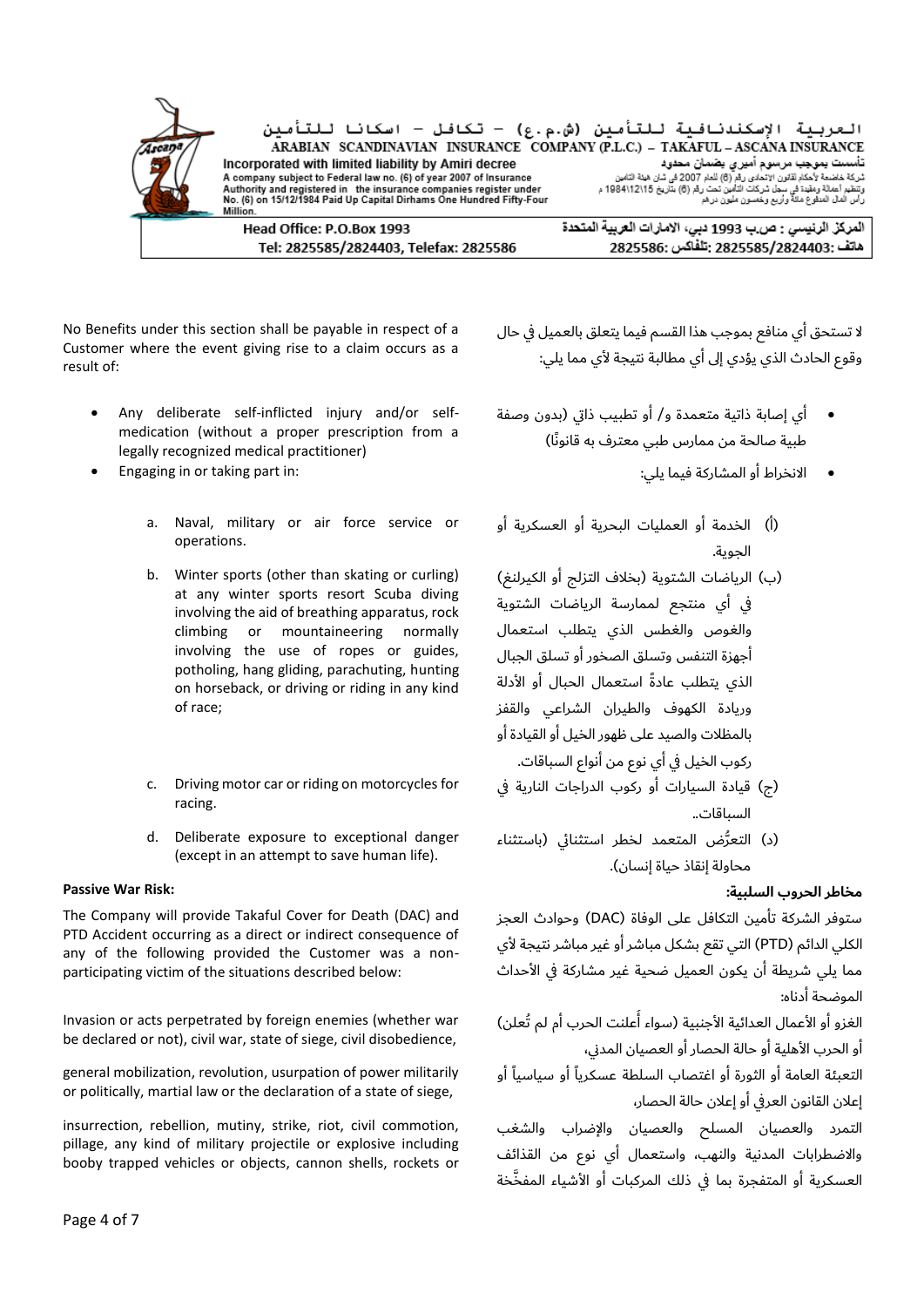

other weapons of war, whatever their origin and of whatever type, or

any act outside the law perpetrated by armed individuals be they Customers of political, military or paramilitary organizations or parties or not and be they acting on their own account or for the account of the organizations they are responsible towards.

### *Extra Exclusions for Passive War Risk***: :السلبية الحرب لمخاطر إضافية استثناءات**

1. Customer is travelling to a country after war has been declared in that country or after it has been recognized as a war zone by the United Nations or where there is war like operations, as described below:

"Warlike operations" means hostilities, mutiny, riot, civil commotion, civil war, rebellion, revolution, insurrection, conspiracy, military or usurped power and martial law or state of siege.

- 2. The Customer was an "Active Participant"- An Active Participant" shall mean a perpetrator of any of the events defined above as "Warlike operations" or a combatant in war.
- 3. Any "Act of Nuclear, Biological and Chemical (NBC) Terrorism"
- 

### **االختصاص القضائ Jurisdiction Legal**

This Certificate is subject to and shall be construed in accordance with the laws of United Arab Emirates to the extent that such laws do not conflict with the principles and rules of Shariah. Any dispute arises out of or in connection with this Certificate shall be referred to the jurisdiction of Dubai courts.

### **إجراءات المطالبات Procedure Claims**

Up on happening of an event giving rise to a claim under this Takaful Certificate, the customer / the customer's legal heir or representative or the Certificate holder submit the below mentioned documents and shall follow the following procedure:

وقذائف المدافع والصواريخ أو غيرها من أسلحة الحرب، أيًا كان مصدرها ونوعها،

أي عمل غير قانوين يرتكبه أفراد مسلحون سواء كانوا عمالء لمنظمات أو أحزاب سياسية أو عسكرية أو شبه عسكرية أو غير ذلك، وسواء كانوا يعملون لحسابهم الخاص أو لحساب المنظمات التي يعملون لديها.

ُيستثنى تأمين الحرب السلبية يف الحاالت التالية: :if excluded is cover War Passive

.1 سفر العميل إىل أي بلد بعد إعالن الحرب يف ذلك البلد أو بعد إعالنها منطقة حرب من قبل األمم المتحدة أو حيث توجد عمليات شبه حربية، كما هو موضح أدناه:

ُيقصد بمصطلح "العمليات شبه الحربية" األعمال العدائية والعصيان والشغب والاضطرابات المدنية والحرب الأهلية والتمرد والثورة والعصيان المسلح والتآمر وأعمال القوة العسكرية أو اغتصاب السلطة وإعالن األحكام العرفية أو حالة الحصار.

.2 العميل كان "مشاركًا نش ًطا" – يقصد بمصطلح "مشارك نشط" الشخص المرتكب لأي من الأحداث المحدَّدة أعلاه تحت مسمى "العمليات شبه الحربية" أو كان مقاتلاً في حرب.

.3 أي "هجمات إرهابية نووية وبيولوجية وكيميائية )NBC ")

.4 ال تندرج الحرب النشطة والهجمات النووية والبيولوجية .covered not NBC and War Active 4. والكيميائية تحت التغطية التأمينية.

تخضع هذه الشهادة وتُفسر وفقًا لقوانين دولة الإمارات العربية المتحدة إىل الحد الذي ال تتعارض فيه تلك القوانين مع مبادئ وقواعد الشريعة اإلسالمية. وُيحال أي نزاع ينشأ عن أو فيما يتعلق بهذه الشهادة إىل اختصاص محاكم ديب.

يف حال وقوع أي حادث يؤدي إىل المطالبة بموجب شهادة تأمين التكافل الماثلة، يقدم العميل/ وريثه القانوين أو ممثله أو حامل شهادة التأمين الوثائق المذكورة أدناه ويتبع اإلجراءات التالية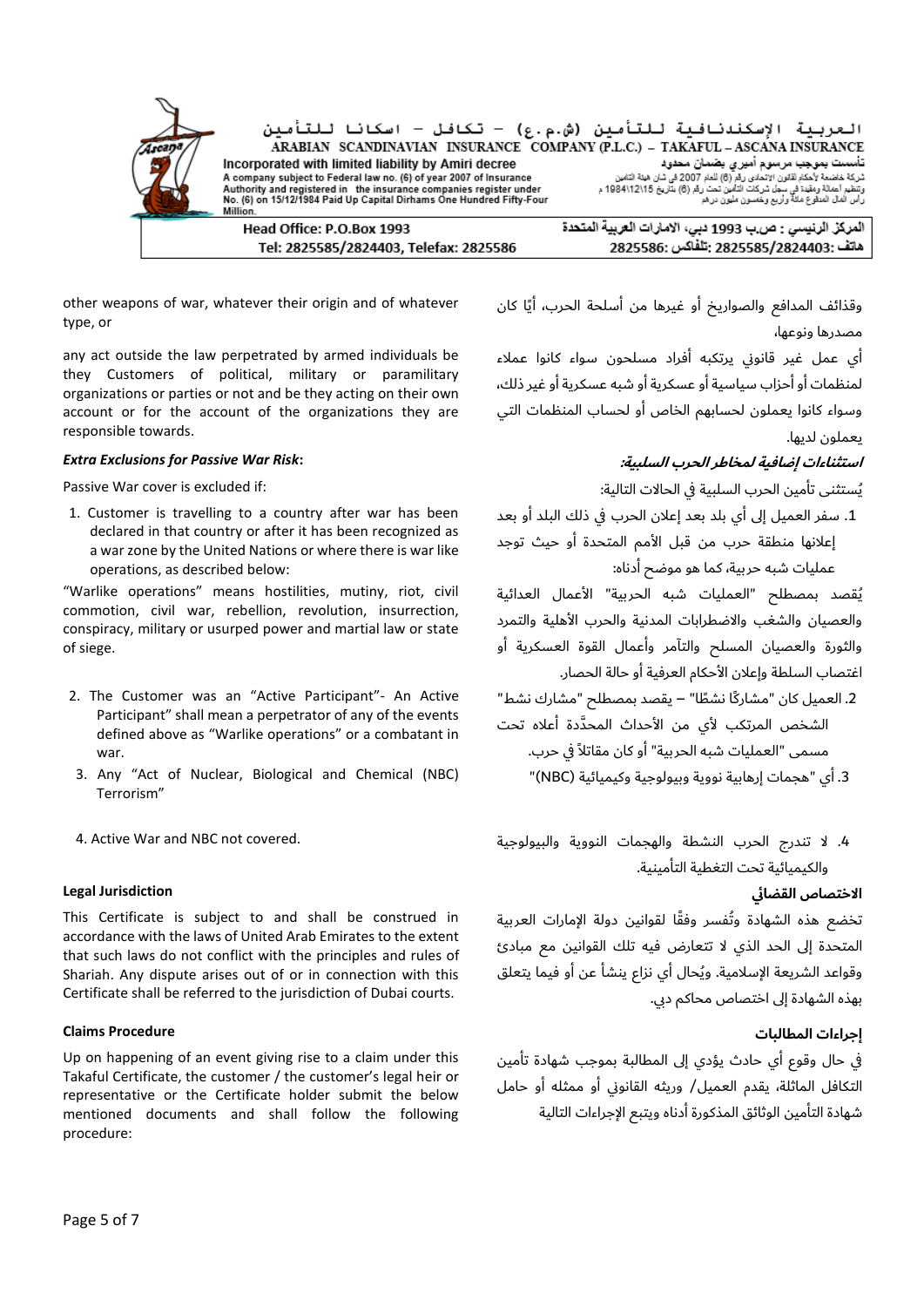العربية الإسكندنافية للتأمين (ش.م.ع) - تكافل - اسكانا للتأمين<br>ARABIAN SCANDINAVIAN INSURANCE COMPANY(P.L.C.)- TAKAFUL-ASCANAINSURANCE ست به معدن منه معدن منه معدن سنة ست معدن المستقدم السابق المستقدم المستقدم المستقدم المستقدم المستقدم المستقدم<br>المستقدم المستقدم المستقدم المستقدم المستقدم المستقدم المستقدم المستقدم المستقدم المستقدم المستقدم المستقدم ا<br> Incorporated with limited liability by Amiri decree A company subject to Federal law no. (6) of year 2007 of Insurance Authority and registered in the insurance companies register under<br>No. (6) on 15/12/1984 Paid Up Capital Dirhams One Hundred Fifty-Four

Head Office: P.O.Box 1993 Tel: 2825585/2824403, Telefax: 2825586 المركز الرنيسي : ص.ب 1993 دبي، الامارات العربية المتحدة 2825585/2824403: تَلْفَاكس :2825586

Claims to be reported to the Bank as early as practically possible as but not later than 180 days from the event date and all the related documents should be submitted within 90 days from the date of reporting claim to the company.

- An official letter signed or email notification by the Certificate holder intimating the claim.
- Completed Claim Form and Home Finance customer signed application copy.
- كشف حساب تمويل المنزل. .statement account Finance Home•
- Original or notarized true copy of the Death Certificate.
- If Death occurring outside UAE Original Death Certificate duly notarized and attested by the UAE Embassy/Consulate in the country where death took place. Subsequently the same should be legalized by attestation from the Embassy/Consulate of that country in the UAE and the UAE Ministry of Foreign Affairs.
- Passport copy of deceased with valid Visa page (for expatriate) at the time of Death.
- Wherever applicable, a Postmortem Report, along with a Police Report if Death was due to an Accident.
- A detailed Medical Report from a licensed and registered medical officer if the actual cause of Death is not clearly mentioned on the Death Certificate.
- Any other documents pertaining to the claim, which the company may require on a case-to-case basis depending on claim assessment.
- All the above documents will have to be verified and accepted by the Company.

يتم إبلاغ المصرف بالمطالبات في أقرب وقت ممكن عمليًا، ولكن خالل موعد أقصاه 180 يو ًما من تاريخ الحدث، وتُقدم جميع الوثائق ذات الصلة في غضون 90 يومًا من تاريخ إبلاغ الشركة بالمطالبة.

## **بالنسبة لمطالبات الوفاة Claims Death For**

- خطاب رسمي موقّع أو إشعار عبر البريد الإلكتروني من قبل حامل شهادة التأمين يفيد بتقديم مطالبة.
- استمارة مطالبة مستوفاة ونسخة من طلب تمويل المنزل مو َّقعة من قبل العميل.
	-
	- شهادة الوفاة الأصلية أو صورة طبق الأصل موثقة منها.
- يف حال حدوث الوفاة خارج دولة اإلمارات العربية المتحدة، تُقدم شهادة الوفاة األصلية المصدقة والموثقة حسب األصول من قبل سفارة/قنصلية اإلمارات العربية المتحدة القائمة يف البلد الذي حدثت فيه الوفاة. يتعين تقنين نفس الشهادة الحًقا من خالل التصديق عليها من قبل السفارة/القنصلية التابعة لهذا البلد يف اإلمارات العربية المتحدة ووزارة الخارجية اإلماراتية.
- صورة من جواز سفر المتوفى مع صفحة تأشيرة سارية (للوافدين) وقت الوفاة.
- تقرير تشريح الجثمان، وتقرير الشرطة إذا حدثت الوفاة بسبب حادث، حيثما أمكن ذلك.
- تقرير طبي مفصل من مسؤول طبي مرخص ومسجل إذا كان سبب الوفاة الفعلي غير مذكور بوضوح يف شهادة الوفاة.
- أي وثائق أخرى تتعلق بالمطالبة، والتي يجوز أن تطلبها الشركة على أساس كل حالة على حدة بناءً على تقييم المطالبة.
- تخضع جميع الوثائق المذكورة أعاله للتحقق من صحتها وقبولها من قبل الشركة.